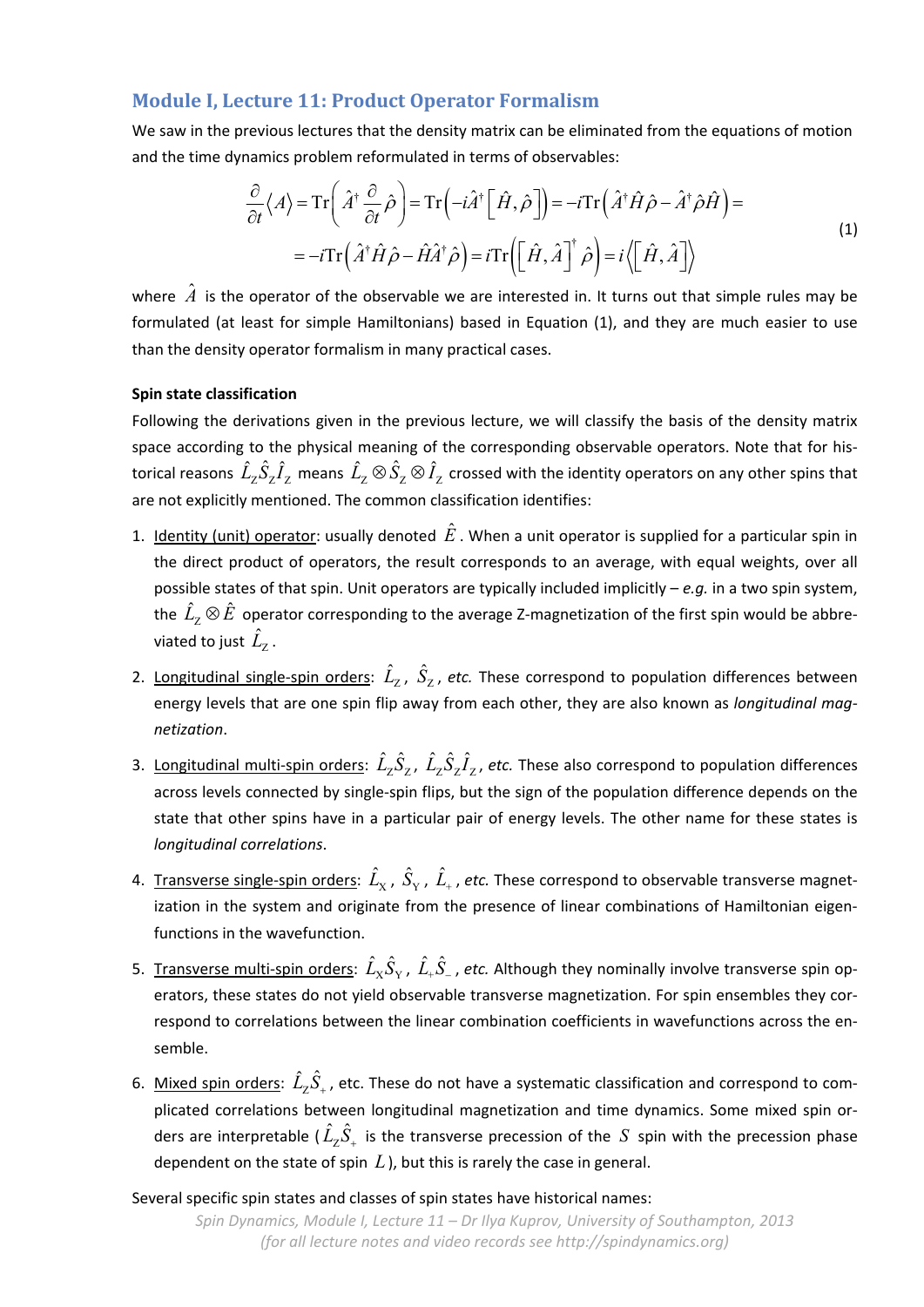1. Coherences: a spin state  $\hat{\rho}$  having the following property under the commutation action by the total spin projection operator:

$$
[\hat{L}_z, \hat{\rho}] = k\hat{\rho} \qquad \hat{L}_z = \sum_n \hat{L}_z^{(n)} \tag{2}
$$

is often referred to as *k ‐quantum coherence*. If a state is written as a Kronecker product of raising and lowering operators, *e.g.*  $\hat{L}_r \hat{S}_r \hat{I}_z$ , then the coherence order k is equal to the number of "+" operators minus the number of "-" operators in the direct product (Z operators do not contribute). Of particular note are *single-quantum coherences* (  $\hat{L}_{_+}$  and  $\hat{L}_{_-}$  ) because they correspond to the observable transverse magnetization. Non-Hermitian  $\hat{L}_{\pm}$  operators make an appearance because they correspond to quadrature‐detected magnetization:

$$
\left\langle \hat{L}_{\rm x} \right\rangle \pm i \left\langle \hat{L}_{\rm y} \right\rangle = \left\langle \hat{L}_{\rm x} \pm i \hat{L}_{\rm y} \right\rangle = \left\langle \hat{L}_{\pm} \right\rangle \tag{3}
$$

- 2. Correlations: a spin state having k non-unit operators in its direct product representation is called a *k* ‐spin correlation because it describes the collective behaviour of those spins. High‐order correla‐ tions often relax faster than low‐order correlations.
- 3. Singlet and triplet: the following spin states are eigenfunctions of the symmetry operator that per‐ mutes the labels on the two particles:

$$
|S\rangle = \frac{1}{\sqrt{2}} (|\alpha\beta\rangle - |\beta\alpha\rangle), \qquad |S\rangle\langle S| = \frac{1}{4} \hat{E} - (\hat{L}_X \hat{S}_X + \hat{L}_Y \hat{S}_Y + \hat{L}_Z \hat{S}_Z)
$$
  

$$
|T_+\rangle = |\alpha\alpha\rangle, \qquad |T_0\rangle = \frac{1}{\sqrt{2}} (|\alpha\beta\rangle + |\beta\alpha\rangle), \qquad |T_-\rangle = |\beta\beta\rangle
$$
 (4)

Because many spin interactions are symmetric with respect to the permutation of particle labels, these functions also span subspaces that are invariant under their Hamiltonians. In particular, the in‐ variance of the singlet state under the dipolar Hamiltonian can in some cases make it very long‐lived.

Practical analysis of pulse sequences is often performed in terms of coherence orders and correlation orders that the system is steered through by the sequence. Different coherence orders in particular re‐ spond differently to pulses and pulsed field gradients.

## **Evolution under Zeeman Hamiltonians**

Spin states interconvert and evolve under the Hamiltonian according to Equation (1). For single-spin orders under Zeeman Hamiltonian, the following rules emerge after the commutators are evaluated (it is common to drop the angular brackets on the observables):

$$
L_{\rm X} \xrightarrow{\partial L_{\rm Z}} L_{\rm X} \cos(\omega \tau) + L_{\rm Y} \sin(\omega \tau)
$$
  
\n
$$
L_{\rm Y} \xrightarrow{\partial L_{\rm Z}} L_{\rm Y} \cos(\omega \tau) - L_{\rm X} \sin(\omega \tau)
$$
  
\n
$$
L_{\rm Z} \xrightarrow{\partial L_{\rm Z}} L_{\rm Z}
$$
\n(5)

these are known as *free precession rules*. Similar equations can be obtained (exercise) for evolution un‐ der  $\omega L_x$  and  $\omega L_y$  Hamiltonians (typically encountered during RF or microwave pulses). All rules can be summarized in the following subspace rotation diagrams: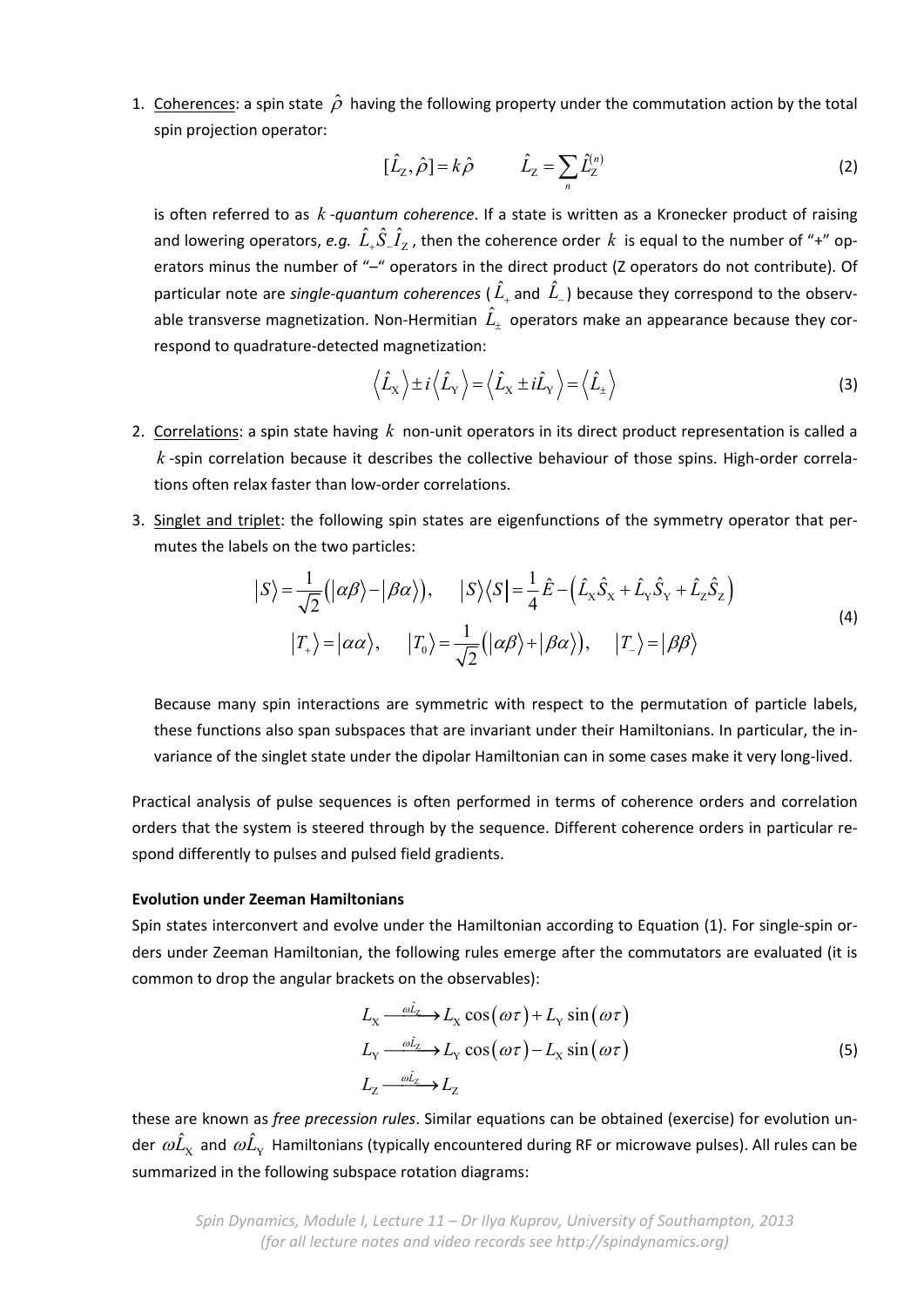

For example, under a pulse coming from the X direction:

$$
L_{Z} \xrightarrow{\omega \hat{L}_{X}} L_{Z} \cos(\omega \tau) - L_{Y} \sin(\omega \tau) \xrightarrow{\omega \tau = \pi/2} - L_{Y}
$$
(6)

Pulses may also be specified by their effective flip angle – for example a  $\pi/2$  pulse is a pulse of such duration and magnitude (practical choices depend on many hardware and sample considerations) as to have  $\omega \tau = \pi / 2$ . A good practical example of using these evolution rules is the *spin echo* experiment on a system of two protons with different chemical shifts:



If the initial state of a two-spin system is  $L_z + S_z$  (often the case for the thermal equilibrium at room temperature), then at the end of the pulse we have:

$$
L_{Z} \xrightarrow{(\pi/2)_{Y}} L_{Z} \cos\left(\frac{\pi}{2}\right) + L_{X} \sin\left(\frac{\pi}{2}\right) = L_{X}
$$
  
\n
$$
S_{Z} \xrightarrow{(\pi/2)_{Y}} S_{Z} \cos\left(\frac{\pi}{2}\right) + S_{X} \sin\left(\frac{\pi}{2}\right) = S_{X}
$$
\n(7)

This corresponds to the standard  $\pi/2$  excitation pulse that places the magnetization in the transverse plane. After the first evolution period  $\tau$ , we then have:

$$
L_{\rm X} \xrightarrow{\omega_{\rm L} \hat{L}_{\rm Z} + \omega_{\rm S} \hat{S}_{\rm Z}} L_{\rm X} \cos(\omega_{\rm L} \tau) + L_{\rm Y} \sin(\omega_{\rm L} \tau)
$$
  
\n
$$
S_{\rm X} \xrightarrow{\omega_{\rm L} \hat{L}_{\rm Z} + \omega_{\rm S} \hat{S}_{\rm Z}} S_{\rm X} \cos(\omega_{\rm S} \tau) + S_{\rm Y} \sin(\omega_{\rm S} \tau)
$$
\n(8)

Because the precession frequencies of the two spins are different, they are now out of phase with respect to one another in the transverse plane. Applying a  $\pi_{\rm X}$  pulse on both spins flips some signs:

$$
L_{\rm X} \cos(\omega_{\rm L} \tau) + L_{\rm Y} \sin(\omega_{\rm L} \tau) \xrightarrow{\pi_{\rm X}} L_{\rm X} \cos(\omega_{\rm L} \tau) - L_{\rm Y} \sin(\omega_{\rm L} \tau)
$$
  
\n
$$
S_{\rm X} \cos(\omega_{\rm S} \tau) + S_{\rm Y} \sin(\omega_{\rm S} \tau) \xrightarrow{\pi_{\rm X}} S_{\rm X} \cos(\omega_{\rm S} \tau) - S_{\rm Y} \sin(\omega_{\rm S} \tau)
$$
\n(9)

Then, at the end of the second evolution period:

$$
(L_{\rm X}\cos(\omega_{\rm L}\tau) + L_{\rm Y}\sin(\omega_{\rm L}\tau))\cos(\omega_{\rm L}\tau) - L_{\rm Y}\cos(\omega_{\rm L}\tau) - L_{\rm Y}\sin(\omega_{\rm L}\tau) \underbrace{\omega_{\rm L}\hat{L}_{z} + \omega_{\rm S}\hat{S}_{z}}_{=L_{\rm X}} - (L_{\rm Y}\cos(\omega_{\rm L}\tau) - L_{\rm X}\sin(\omega_{\rm L}\tau))\sin(\omega_{\rm L}\tau) = L_{\rm X}(\cos^{2}(\omega_{\rm L}\tau) + \sin^{2}(\omega_{\rm L}\tau)) = L_{\rm X}
$$
\n(10)

*Spin Dynamics, Module I, Lecture 11 – Dr Ilya Kuprov, University of Southampton, 2013 (for all lecture notes and video records see http://spindynamics.org)*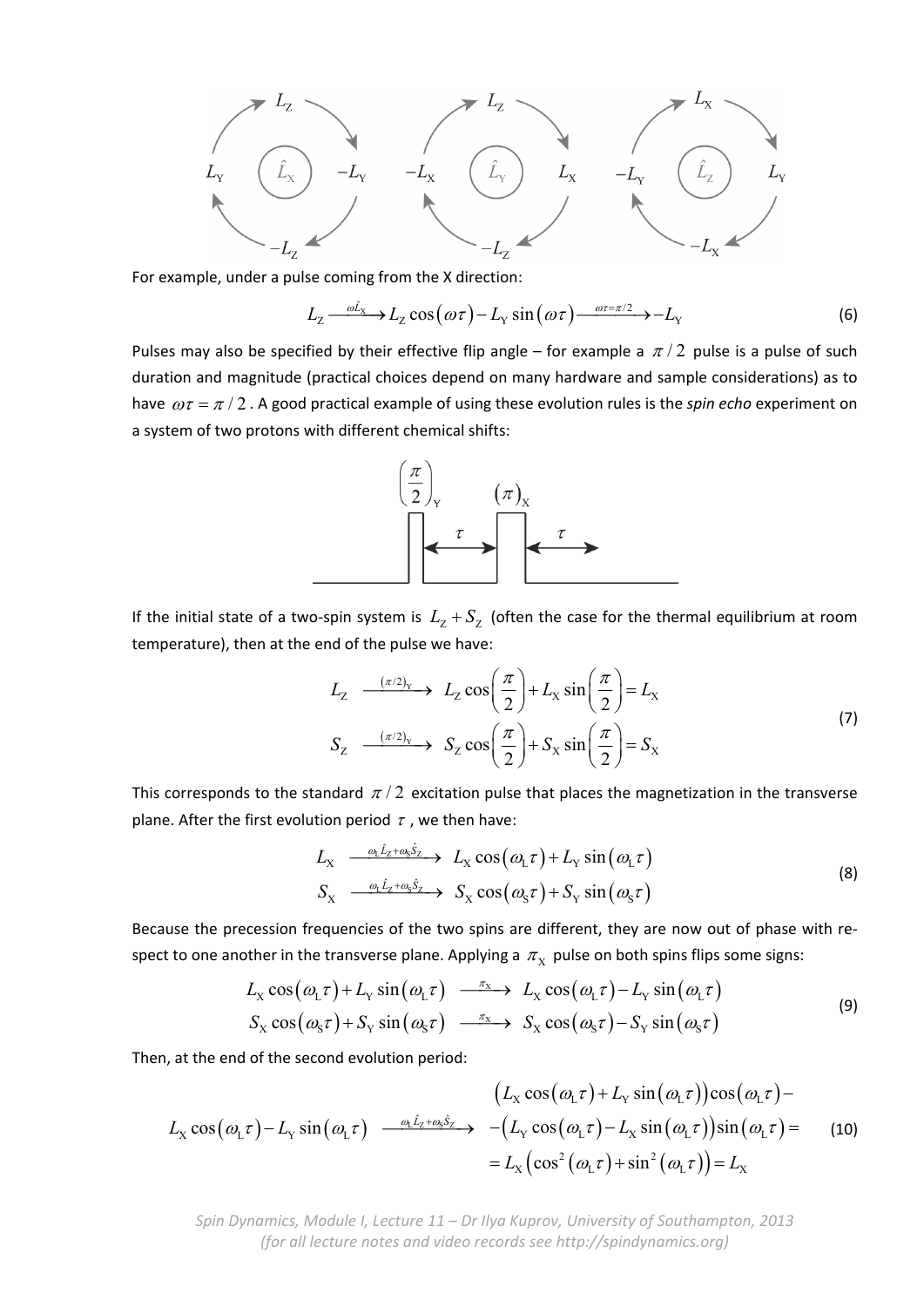$$
(S_x \cos(\omega_s \tau) + S_y \sin(\omega_s \tau))\cos(\omega_s \tau) -
$$
  

$$
S_x \cos(\omega_s \tau) - S_y \sin(\omega_s \tau) \xrightarrow{\omega_L \hat{L}_z + \omega_S \hat{S}_z} - (S_y \cos(\omega_s \tau) - S_x \sin(\omega_s \tau))\sin(\omega_s \tau) =
$$
 (11)  

$$
= S_x (\cos^2(\omega_s \tau) + \sin^2(\omega_s \tau)) = S_x
$$

so the evolution under Zeeman Hamiltonian has been reversed (the word "refocused" is often used in the literature) and we are back to  $L_X + S_X$ .

## **Evolution under weak scalar coupling**

It may similarly be shown that the evolution under a weak scalar coupling  $\hat{L}_\text{Z} \hat{S}_\text{Z}$  (what exactly is meant by *weak* will be explained in Term 3) obeys the following set of rules:



For example, for the  $L_X$  coherence in a weakly coupled two-spin system evolves into a two-spin order:

$$
L_{\rm X} \xrightarrow{a\hat{L}_{\rm Z}\hat{S}_{\rm Z}} L_{\rm X} \cos(a\tau) + 2L_{\rm Y} S_{\rm Z} \sin(a\tau) \tag{12}
$$

This particular process can be put to good use in a *coherence transfer* experiment. For a two‐spin system containing  ${}^{1}$ H and  ${}^{15}$ N nuclei in resonance with their respective pulse and detection circuitry:

$$
H_{Z} \xrightarrow{(\pi/2)_{Y}} H_{X}
$$
\n
$$
H_{X} \xrightarrow{a\hat{H}_{Z}\hat{N}_{Z}} H_{X} \cos(a\tau) + 2H_{Y}N_{Z} \sin(a\tau) \xrightarrow{a\tau = \pi/2} 2H_{Y}N_{Z}
$$
\n
$$
2H_{Y}N_{Z} \xrightarrow{(\pi/2)_{X} \text{ on } H} 2H_{Z}N_{Z} \xrightarrow{(\pi/2)_{Y} \text{ on } N} 2H_{Z}N_{X}
$$
\n
$$
2H_{Z}N_{X} \xrightarrow{a\hat{H}_{Z}\hat{N}_{Z}} 2H_{Z}N_{X} \cos(a\tau) + N_{Y} \sin(a\tau) \xrightarrow{a\tau = \pi/2} N_{Y}
$$
\n
$$
N_{Y} \xrightarrow{(\pi/2)_{X} \text{ on } N} N_{Z} \xrightarrow{(13)}
$$
\n
$$
(13)
$$

This pulse sequence moves the magnetization from the proton to the nitrogen, it is commonly used for  $15N$  sensitivity enhancement. This sequence has the following schematic representation:



*Spin Dynamics, Module I, Lecture 11 – Dr Ilya Kuprov, University of Southampton, 2013 (for all lecture notes and video records see http://spindynamics.org)*